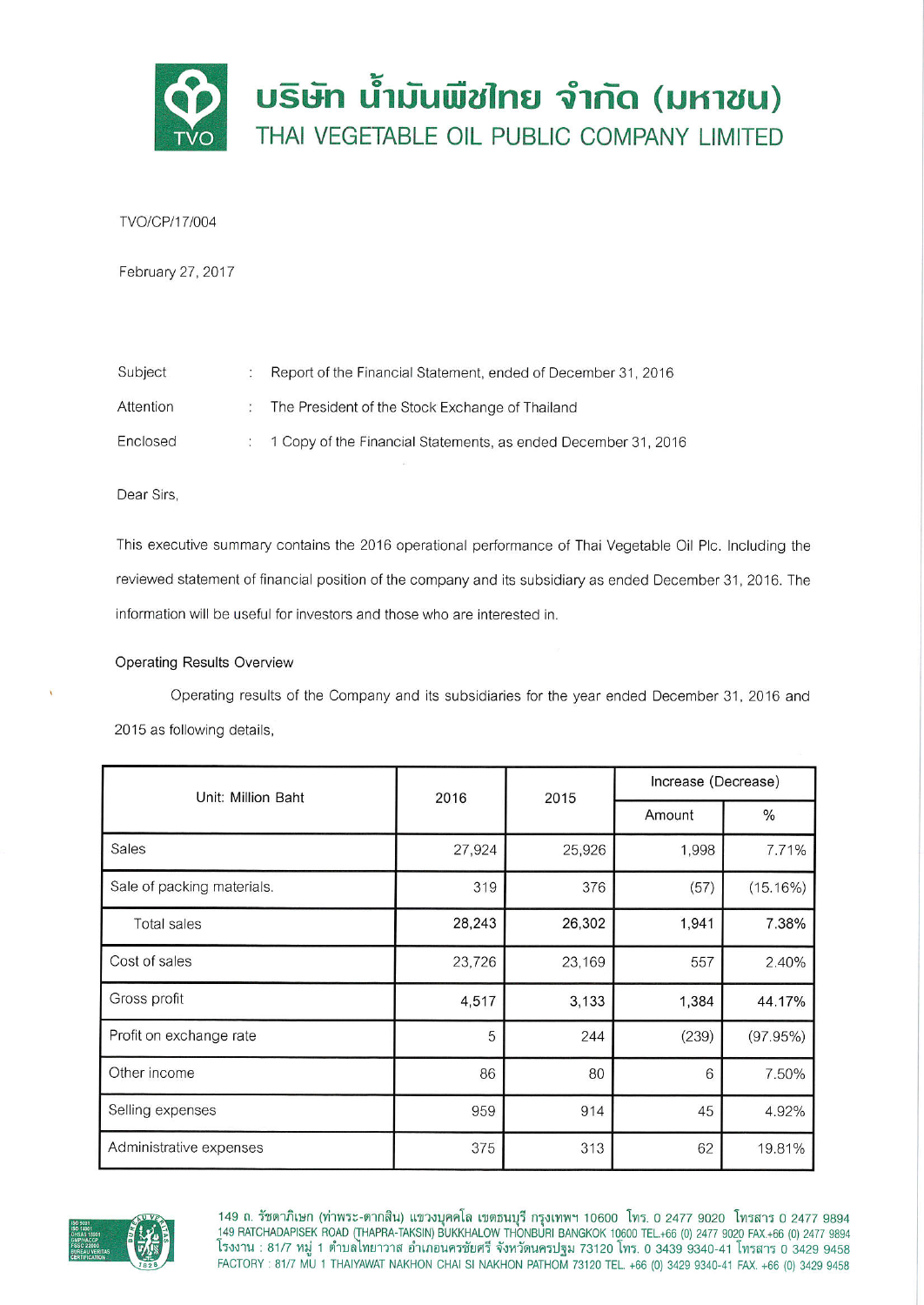| Unit: Million Baht                            | 2016  | 2015  | Increase (Decrease) |             |
|-----------------------------------------------|-------|-------|---------------------|-------------|
|                                               |       |       | Amount              | $\%$        |
| Loss on reduction of inventory to net         | (12)  | (32)  | 20                  | 62.50%      |
| realizable value received (Reversal)          |       |       |                     |             |
| Financial cost                                | 3     | 5     | (2)                 | $(40.00\%)$ |
| Profit before income tax expenses             | 3,283 | 2,257 | 1,026               | 45.46%      |
| Income tax expenses                           | 465   | 298   | 167                 | 56.04%      |
| Net profit attributable to equity holders of  | 2,754 | 1,903 | 851                 | 44.72%      |
| the Company                                   |       |       |                     |             |
| Non-controlling interests of the subsidiaries | 64    | 56    | 8                   | 14.29%      |

In 2016, the Company and its subsidiaries had a net profit Baht 2,754 million, an increase of Bath 851 million from 2015 or 44.72% growth from Baht 1,903 million. The reasons are:

1. Sales and Cost of Sales

The Company and its subsidiary had a total sales revenue of Baht 28,243 million, an increase of Baht 1,941 million from 2015 or 7.38% from Baht 26,302 million. The sales revenue of the Company was from sales of main products Baht 27,924 million, an increase of Baht 1,998 million or 7.71% from Baht 25,926 million. The subsidiary had revenue from sales of packaging at Baht 319 million, a decrease of Baht 57 million or 15.16% from Baht 376 million when compared with 2015.

The reasons are:

- Revenue from sales of animal feed: sale volume of soybean meal, which is used as a raw material of animal feed, had continuously increased in accordance with the steadily growth from domestic livestock industry particularly chicken meat for export, and importers preferred to buy more soybean meal from domestic crushers to avoid fluctuation and risk of Forex loss, while selling price was slightly down according to the decrease of product cost.
- Revenue from sales of refined soybean oil: Sale volume of refined soybean oil has increased in both consumer and industrial markets due to the shortage of palm oil (substituted product) and its higher price. Consequently, consumers bought soybean oil instead. For international markets, the Company launched brands "Healthy Chef" and "Queen" for soybean oil market,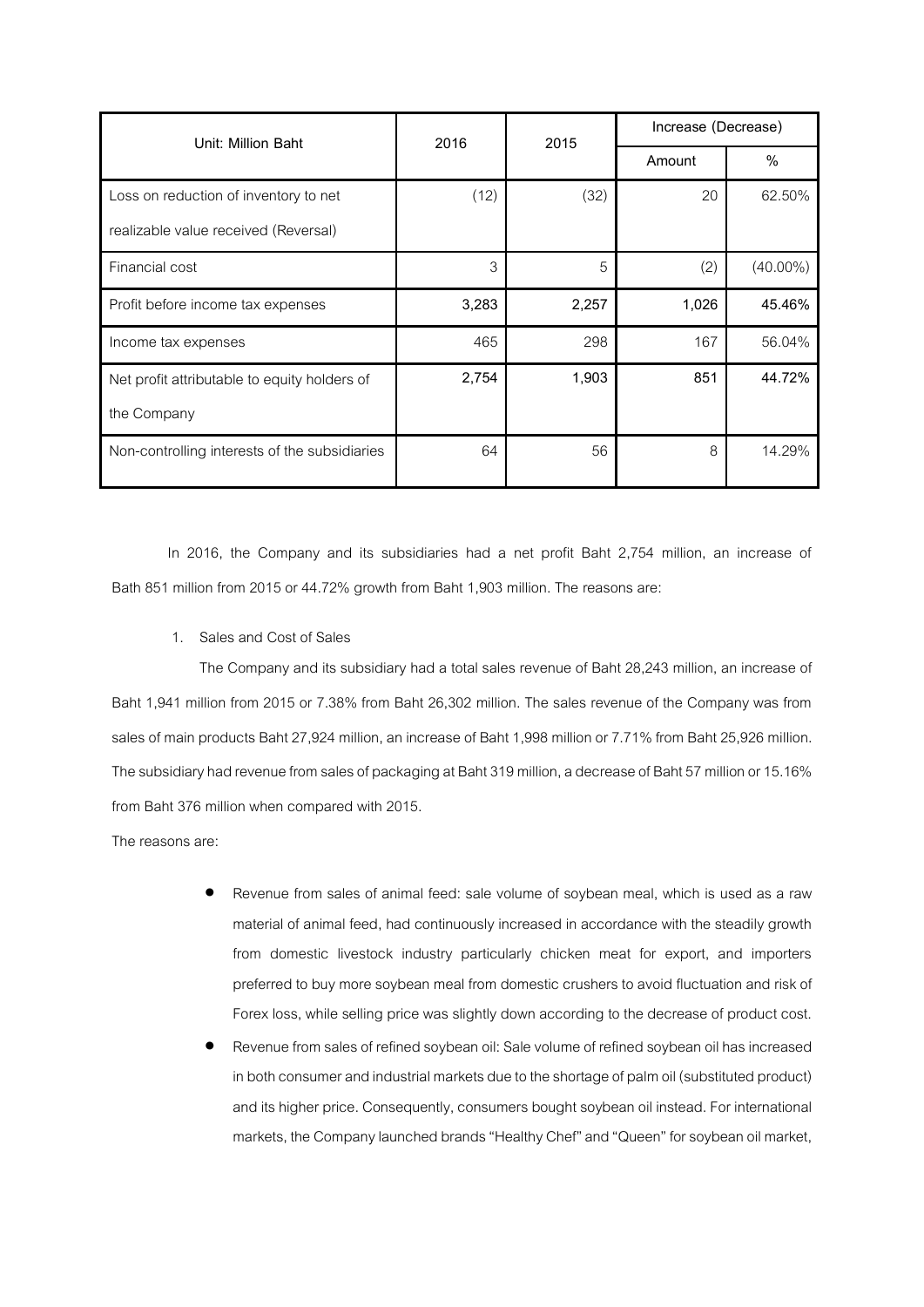which resulted in increasing of sales volume in international markets, while selling price was slightly down according to the decrease of product cost.

 Revenue from sales of packaging material: Sale volume of packaging in fruit juice segment has reduced because main customer installed the blow molding machine to produce, while sales of edible oil segment has increased from its high sale volume and selling price has increased following its cost while the price increased higher than the cost increased.

The Company and its subsidiary's cost of sales was Baht 23,726 million, an increase of Baht 557 million or 2.40% from Baht 23,169 million when compared with 2015. This increase is according to the increase of sales volume. In 2016, the Company's gross margin was Baht 4,354 million, an increase of Baht 1,370 million or 45.92% from Baht 2,984 million when compared with 2015. The gross profit margin was 15.59% higher from last year which was 11.51%. Since the cost of imported soybean was lower, and the Company was able to manage cost of raw material by making forward contracts, this caused lower cost of soybean, raw material. This contributes higher Company's gross margin when compared with 2015.

For its subsidiary, gross margin was Baht 163 million, an increase of Baht 14 million from 2015 or 7.37% from Baht 149 million. The gross profit margin was 25.69% increasing from last year which was 22.28%.

2. Gain on Exchange

In 2016, the Company managed currency risk by making forward contract resulting in gain on exchange Baht 5 million. It included unrealized gain from Mark to Market (MTM) Baht 2 million. In 2015, the Company gained on exchange Baht 244 million which was included unrealized gain from Mark to Market (MTM) Baht 3 million.

3. Other Incomes

The Company and its subsidiary generated other incomes of Baht 86 million, an increase of Baht 6 million or 7.50% from Baht 80 million when compared with 2015, mainly due to gain on sale of investment increased.

## 4. Selling and Administrative Expenses

The Company and its subsidiary's selling expenses was Baht 959 million, an increase of Baht 45 million or 4.92% from Baht 914 million when compared with 2015 in accordance with an increase of sale volume causing its logistic cost higher. In 2016, the Company has increased the expense on sales promotions and advertisements on various media including lucky draw campaign for consumers.